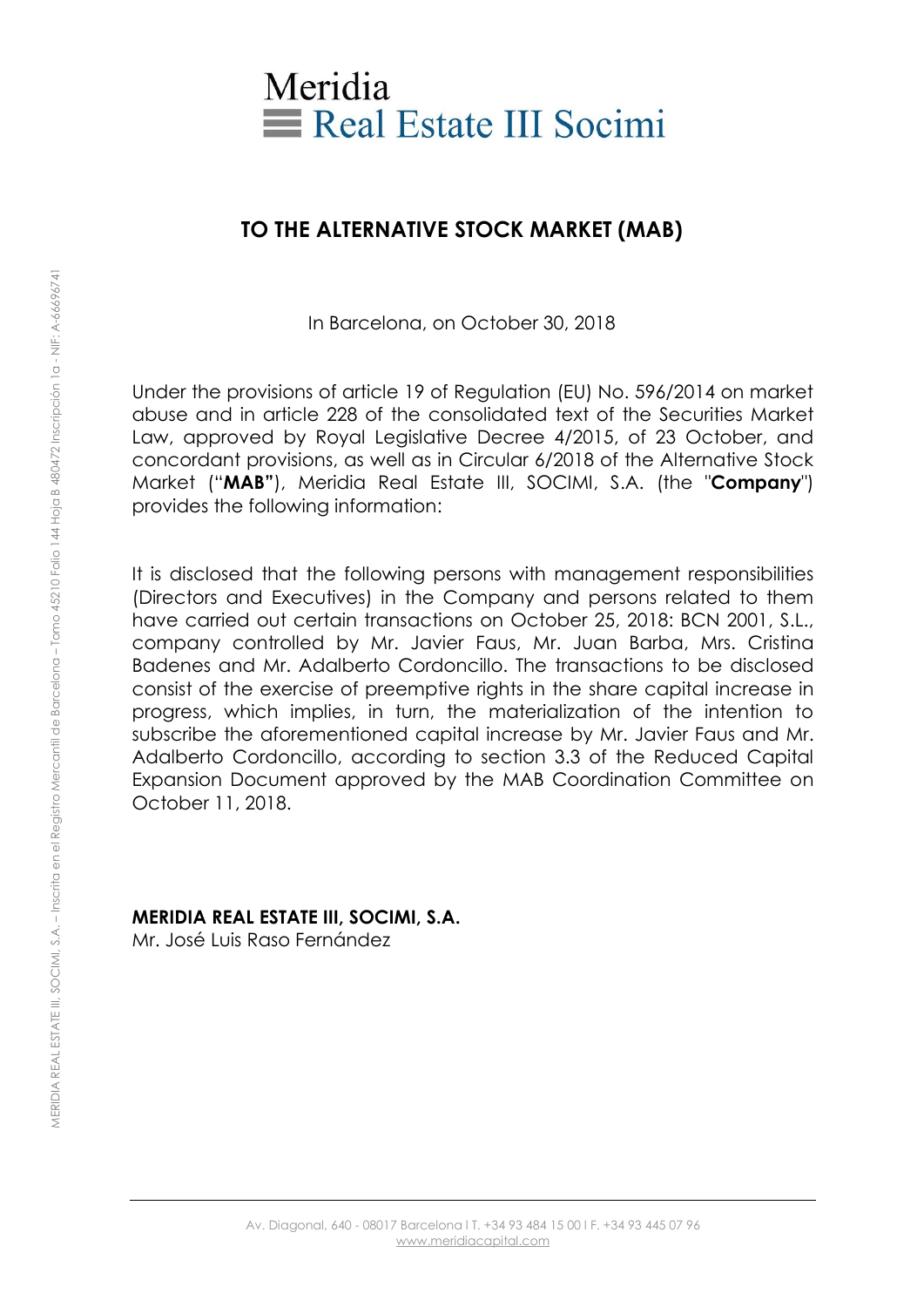

MODELO DE NOTIFICACIÓN DE LAS OPERACIONES DE LAS PERSONAS CON RESPONSABILIDADES DE DIRECCIÓN Y DE LAS PERSONAS ESTRECHAMENTE **VINCULADAS CON ELLAS** 

## **Standard Form**

STANDARD FORM FOR NOTIFICATION AND PUBLIC DISCLOSURE OF **TRANSACTIONS BY PERSONS DISCHARGING MANAGERIAL RESPONSABILITIES AND PERSONS CLOSELY ASSOCIATED WITH THEM** 

1. DATOS DE LA PERSONA CON RESPONSABILIDAD DE DIRECCIÓN - PERSONA ESTRECHAMENTE VINCULADA | DETAILS OF THE PERSON DISCHARGING MANAGERIAL RESPONSABILITIES (PDMR) - PERSON CLOSELY ASSOCIATED

a) Nombre y apellidos - Razón social | Name and surname - Company name

**BCN 2001, S.L.** 

#### 2. MOTIVO DE LA NOTIFICACIÓN | REASON FOR THE NOTIFICACTION

- [ ] Persona con responsabilidad de dirección | Person discharging managerial responsibilities (PDMR)
- [V] Persona estrechamente vinculada | Person closely associated
- a) Cargo posición | Job title

Presidente del Consejo de Administración

b) Notificación inicial - Modificación | Initial Notification - Amendment

Inicial

## 3. DATOS DEL EMISOR, EL PARTICIPANTE DEL MERCADO DE DERECHOS DE EMISIÓN, LA PLATAFORMA DE SUBASTA, EL

SUBASTADOR O LA ENTIDAD SUPERVISORA DE LAS SUBASTAS | DETAILS OF THE ISSUER, EMISSION ALLOWANCE MARKET PARTICIPANT, AUNCTION PLATFORM, AUCTIONEER OR AUCTION MONITOR

a) Identificación | Name:

MERIDIA REAL ESTATE III, SOCIMI, S.A.

b) LEI:

959800NF3RD6G9CXMS41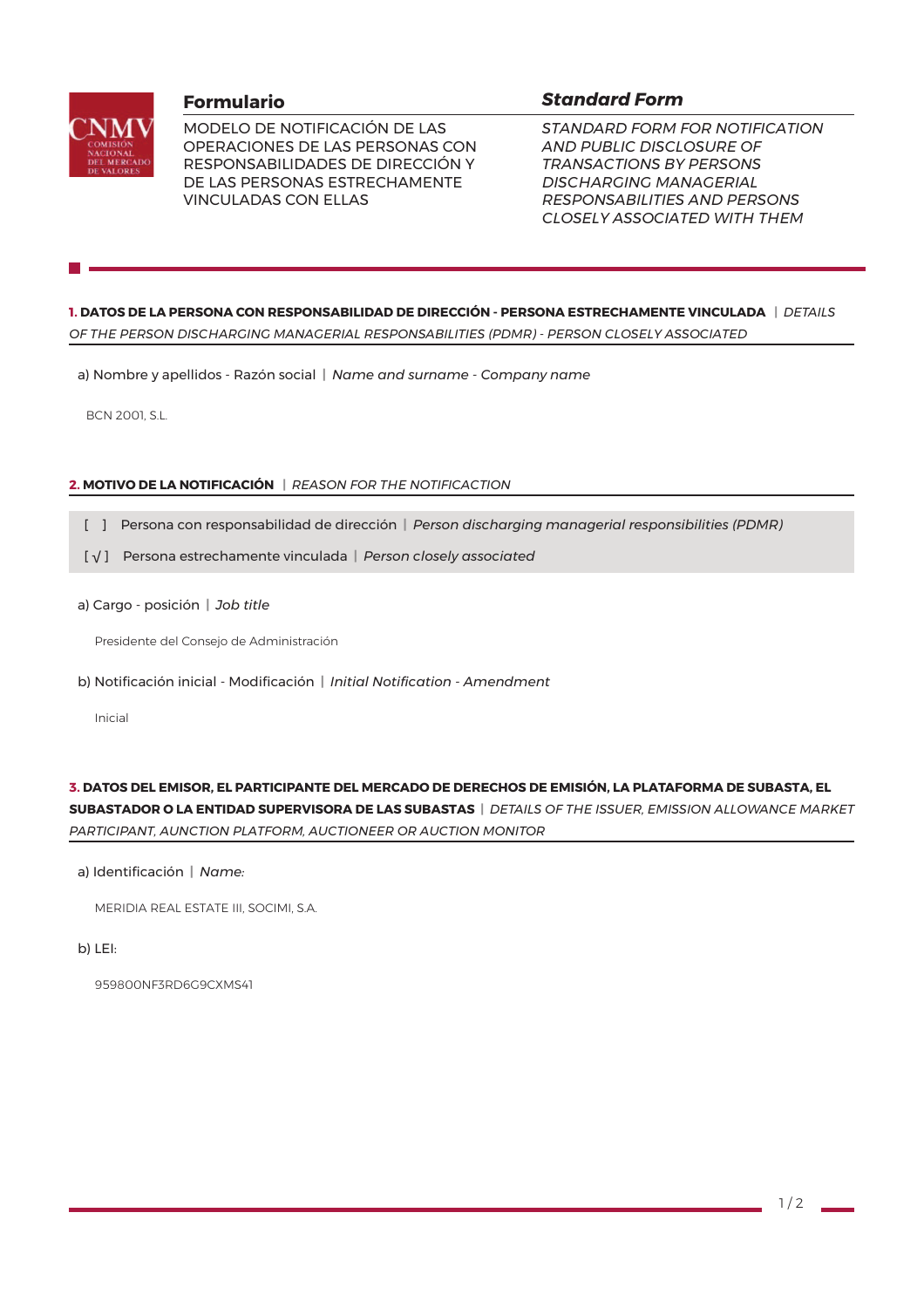

**College** 

**Standard form** 

4. DATOS DE LA OPERACIÓN O LAS OPERACIONES (El siguiente cuadro se repetirá para: i) cada tipo de instrumento financiero; ii) cada tipo de operación; iii) cada fecha, y iv) cada lugar en que se hayan realizado operaciones) | DETAILS OF THE TRANSACTIONS (Table to be repeated for (i) each type of instrument; (ii) each type of transaction; (iii) each date; and (iv) each place where transactions have been conducted)

| Código de<br>Identificación<br>del instrumento<br>financiero<br>Identification<br>code of the<br>financial<br><i>instrument</i><br>4.a) | Naturaleza del<br>instrumento<br>financiero<br>$\cdots$<br>Nature of<br>the financial<br>instrument<br>$4$ .b) | Naturaleza de<br>la operación<br>$\cdots$<br>Nature of the<br>transaction<br>4.C) | Fecha<br>$\cdots$<br>Date<br>4.d) | Lugar de la operación<br>Place of the<br>transaction<br>4.e | Volumen<br>$\cdots$<br>Volume<br>4.f | Precio Unitario<br>$\cdots$<br><b>Unit Price</b><br>$4$ .g) | <b>Divisa</b><br>$\cdots$<br>Currency<br>$4.h$ ) |
|-----------------------------------------------------------------------------------------------------------------------------------------|----------------------------------------------------------------------------------------------------------------|-----------------------------------------------------------------------------------|-----------------------------------|-------------------------------------------------------------|--------------------------------------|-------------------------------------------------------------|--------------------------------------------------|
| ES0605313909                                                                                                                            | Otros                                                                                                          | Otros                                                                             | 25/10/2018                        | <b>MABX</b>                                                 | 4091988,00                           | 1,09                                                        | <b>EUR</b>                                       |
|                                                                                                                                         |                                                                                                                | Total Agregado<br>Aggregated information<br>5)                                    |                                   |                                                             | 4091988.00                           | 1,09                                                        |                                                  |

# Otra información | Additional information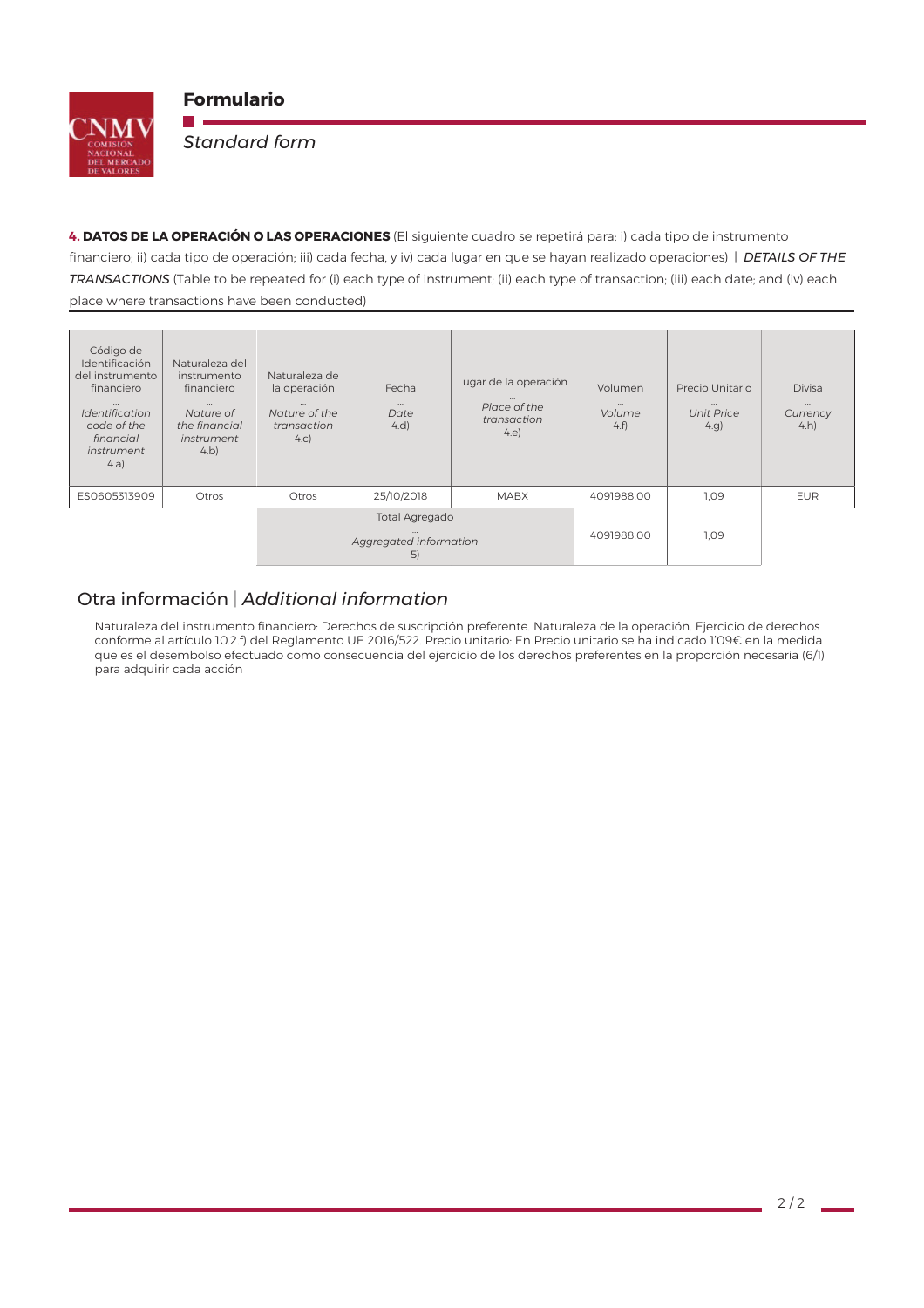

MODELO DE NOTIFICACIÓN DE LAS OPERACIONES DE LAS PERSONAS CON RESPONSABILIDADES DE DIRECCIÓN Y DE LAS PERSONAS ESTRECHAMENTE **VINCULADAS CON ELLAS** 

## **Standard Form**

STANDARD FORM FOR NOTIFICATION AND PUBLIC DISCLOSURE OF **TRANSACTIONS BY PERSONS DISCHARGING MANAGERIAL RESPONSABILITIES AND PERSONS CLOSELY ASSOCIATED WITH THEM** 

1. DATOS DE LA PERSONA CON RESPONSABILIDAD DE DIRECCIÓN - PERSONA ESTRECHAMENTE VINCULADA | DETAILS OF THE PERSON DISCHARGING MANAGERIAL RESPONSABILITIES (PDMR) - PERSON CLOSELY ASSOCIATED

a) Nombre y apellidos - Razón social | Name and surname - Company name

ADALBERTO CORDONCILLO ANTON

#### 2. MOTIVO DE LA NOTIFICACIÓN | REASON FOR THE NOTIFICACTION

- [ $\sqrt{ }$ ] Persona con responsabilidad de dirección | Person discharging managerial responsibilities (PDMR)
- [ ] Persona estrechamente vinculada | Person closely associated
- a) Cargo posición | Job title

Consejero Delegado

b) Notificación inicial - Modificación | Initigl Notification - Amendment

Inicial

# 3. DATOS DEL EMISOR, EL PARTICIPANTE DEL MERCADO DE DERECHOS DE EMISIÓN, LA PLATAFORMA DE SUBASTA, EL

SUBASTADOR O LA ENTIDAD SUPERVISORA DE LAS SUBASTAS | DETAILS OF THE ISSUER, EMISSION ALLOWANCE MARKET PARTICIPANT, AUNCTION PLATFORM, AUCTIONEER OR AUCTION MONITOR

a) Identificación | Name:

MERIDIA REAL ESTATE III, SOCIMI, S.A.

b) LEI:

959800NF3RD6G9CXMS41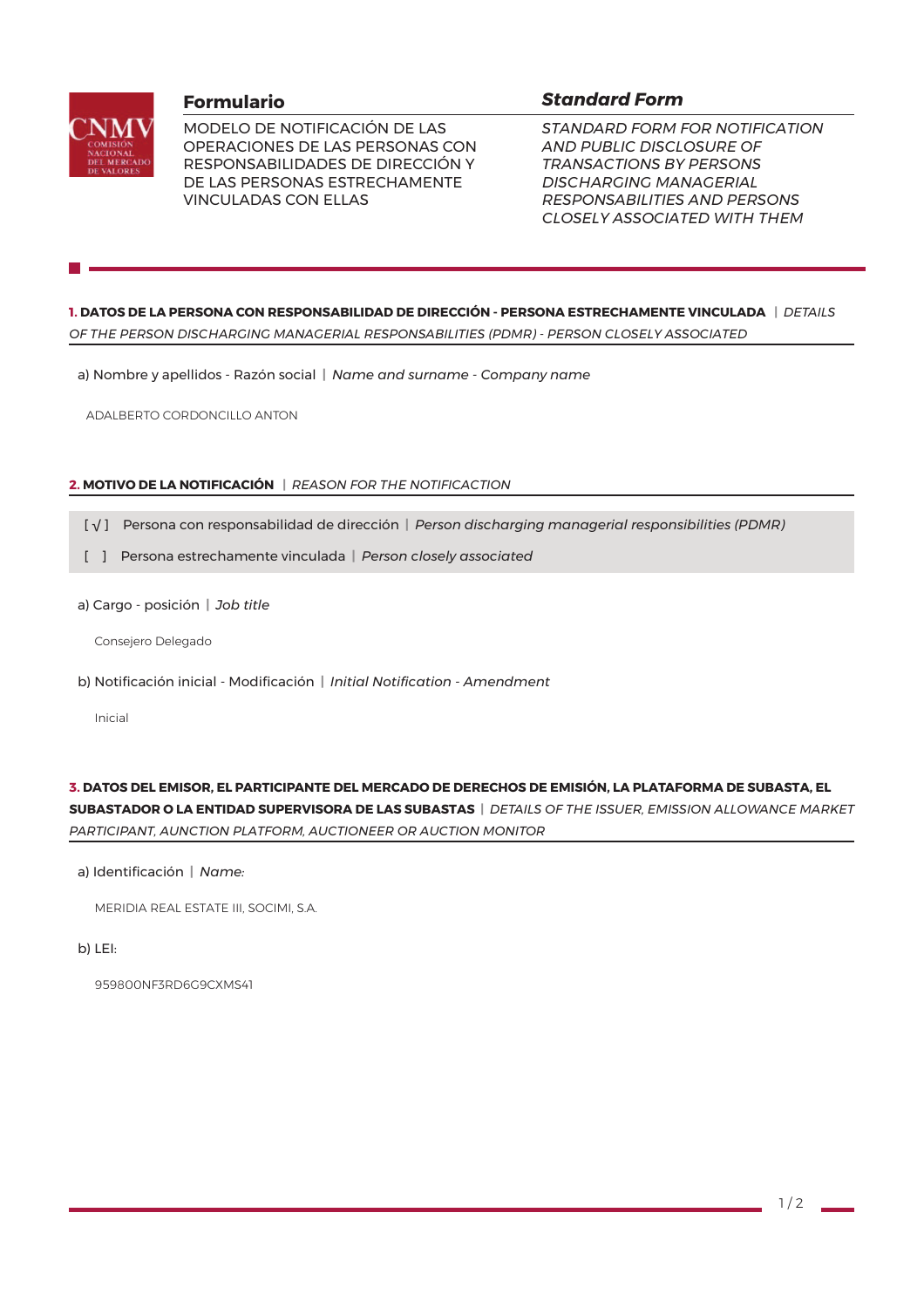

**College** 

**Standard form** 

4. DATOS DE LA OPERACIÓN O LAS OPERACIONES (El siguiente cuadro se repetirá para: i) cada tipo de instrumento financiero; ii) cada tipo de operación; iii) cada fecha, y iv) cada lugar en que se hayan realizado operaciones) | DETAILS OF THE TRANSACTIONS (Table to be repeated for (i) each type of instrument; (ii) each type of transaction; (iii) each date; and (iv) each place where transactions have been conducted)

| Código de<br>Identificación<br>del instrumento<br>financiero<br>$\cdots$<br>Identification<br>code of the<br>financial | Naturaleza del<br>instrumento<br>financiero<br>$\cdots$<br>Nature of<br>the financial<br><i>instrument</i> | Naturaleza de<br>la operación<br>$\cdots$<br>Nature of the<br>transaction<br>4.C) | Fecha<br>$\cdots$<br>Date<br>4.d) | Lugar de la operación<br>Place of the<br>transaction<br>4.e | Volumen<br>$\cdots$<br>Volume<br>4.f | Precio Unitario<br>$\cdots$<br><b>Unit Price</b><br>$4$ .g) | <b>Divisa</b><br>$\cdots$<br>Currency<br>$4.h$ ) |
|------------------------------------------------------------------------------------------------------------------------|------------------------------------------------------------------------------------------------------------|-----------------------------------------------------------------------------------|-----------------------------------|-------------------------------------------------------------|--------------------------------------|-------------------------------------------------------------|--------------------------------------------------|
| instrument<br>4.a)                                                                                                     | $4$ .b)                                                                                                    |                                                                                   |                                   |                                                             |                                      |                                                             |                                                  |
| ES0605313909                                                                                                           | Otros                                                                                                      | Otros                                                                             | 25/10/2018                        | <b>MABX</b>                                                 | 124278.00                            | 1,09                                                        | <b>EUR</b>                                       |
|                                                                                                                        |                                                                                                            | Total Agregado<br>Aggregated information<br>5)                                    |                                   |                                                             | 124278,00                            | 1,09                                                        |                                                  |

# Otra información | Additional information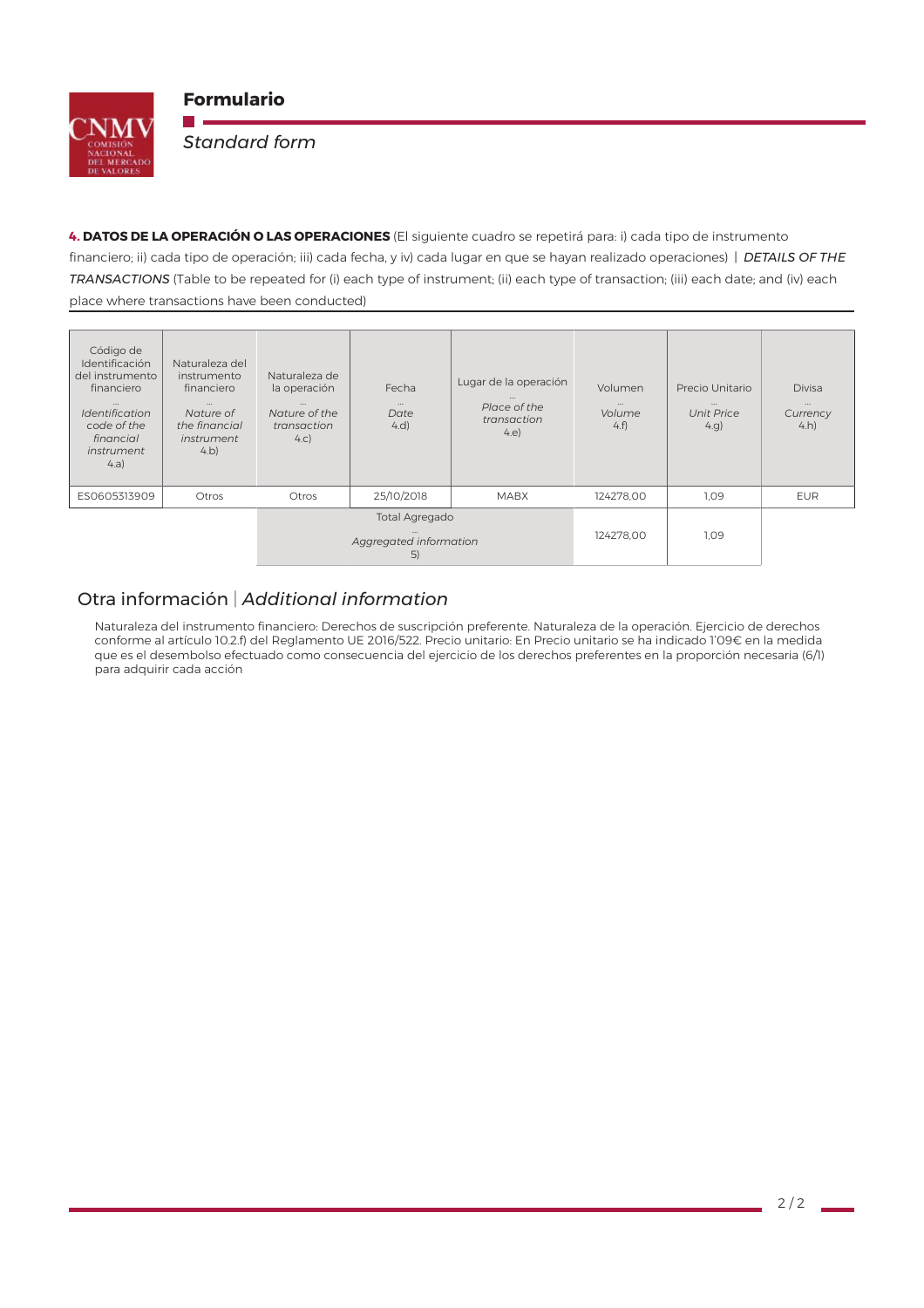

MODELO DE NOTIFICACIÓN DE LAS OPERACIONES DE LAS PERSONAS CON RESPONSABILIDADES DE DIRECCIÓN Y DE LAS PERSONAS ESTRECHAMENTE **VINCULADAS CON ELLAS** 

## **Standard Form**

STANDARD FORM FOR NOTIFICATION AND PUBLIC DISCLOSURE OF **TRANSACTIONS BY PERSONS DISCHARGING MANAGERIAL RESPONSABILITIES AND PERSONS CLOSELY ASSOCIATED WITH THEM** 

1. DATOS DE LA PERSONA CON RESPONSABILIDAD DE DIRECCIÓN - PERSONA ESTRECHAMENTE VINCULADA | DETAILS OF THE PERSON DISCHARGING MANAGERIAL RESPONSABILITIES (PDMR) - PERSON CLOSELY ASSOCIATED

a) Nombre y apellidos - Razón social | Name and surname - Company name

**JUAN BARBA SILVELA** 

#### 2. MOTIVO DE LA NOTIFICACIÓN | REASON FOR THE NOTIFICACTION

- [ $\sqrt{ }$ ] Persona con responsabilidad de dirección | Person discharging managerial responsibilities (PDMR)
- [ ] Persona estrechamente vinculada | Person closely associated
- a) Cargo posición | Job title

Director del Departamento de Adquisición y Gestión de Activos en Real Estate

b) Notificación inicial - Modificación | Initial Notification - Amendment

Inicial

#### 3. DATOS DEL EMISOR, EL PARTICIPANTE DEL MERCADO DE DERECHOS DE EMISIÓN, LA PLATAFORMA DE SUBASTA, EL

SUBASTADOR O LA ENTIDAD SUPERVISORA DE LAS SUBASTAS | DETAILS OF THE ISSUER, EMISSION ALLOWANCE MARKET PARTICIPANT, AUNCTION PLATFORM, AUCTIONEER OR AUCTION MONITOR

a) Identificación | Name:

MERIDIA REAL ESTATE III, SOCIMI, S.A.

b) LEI:

959800NF3RD6G9CXMS41

 $1/2$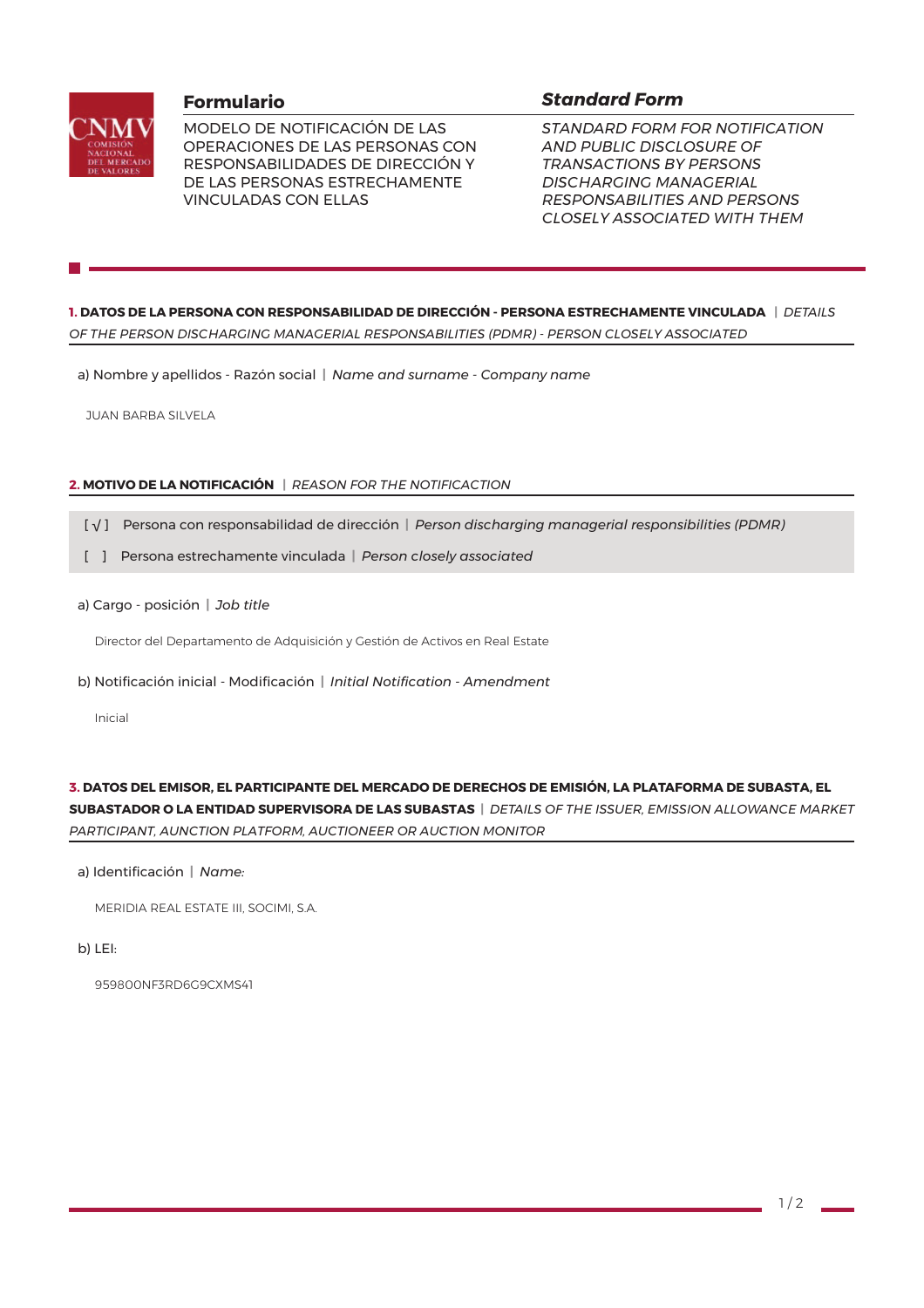

**College** 

**Standard form** 

4. DATOS DE LA OPERACIÓN O LAS OPERACIONES (El siguiente cuadro se repetirá para: i) cada tipo de instrumento financiero; ii) cada tipo de operación; iii) cada fecha, y iv) cada lugar en que se hayan realizado operaciones) | DETAILS OF THE TRANSACTIONS (Table to be repeated for (i) each type of instrument; (ii) each type of transaction; (iii) each date; and (iv) each place where transactions have been conducted)

| Código de<br>Identificación<br>del instrumento<br>financiero<br>$\cdots$<br>Identification<br>code of the<br>financial | Naturaleza del<br>instrumento<br>financiero<br>$\cdots$<br>Nature of<br>the financial<br><i>instrument</i> | Naturaleza de<br>la operación<br>$\cdots$<br>Nature of the<br>transaction<br>4.C) | Fecha<br>$\cdots$<br>Date<br>4.d) | Lugar de la operación<br>Place of the<br>transaction<br>4.e | Volumen<br>$\cdots$<br>Volume<br>4.f | Precio Unitario<br>$\cdots$<br><b>Unit Price</b><br>$4$ .g) | <b>Divisa</b><br>$\cdots$<br>Currency<br>$4.h$ ) |
|------------------------------------------------------------------------------------------------------------------------|------------------------------------------------------------------------------------------------------------|-----------------------------------------------------------------------------------|-----------------------------------|-------------------------------------------------------------|--------------------------------------|-------------------------------------------------------------|--------------------------------------------------|
| instrument<br>4.a)                                                                                                     | $4$ .b)                                                                                                    |                                                                                   |                                   |                                                             |                                      |                                                             |                                                  |
| ES0605313909                                                                                                           | Otros                                                                                                      | Otros                                                                             | 25/10/2018                        | <b>MABX</b>                                                 | 166110.00                            | 1,09                                                        | <b>EUR</b>                                       |
|                                                                                                                        |                                                                                                            | Total Agregado<br>Aggregated information<br>5)                                    |                                   |                                                             | 166110,00                            | 1,09                                                        |                                                  |

# Otra información | Additional information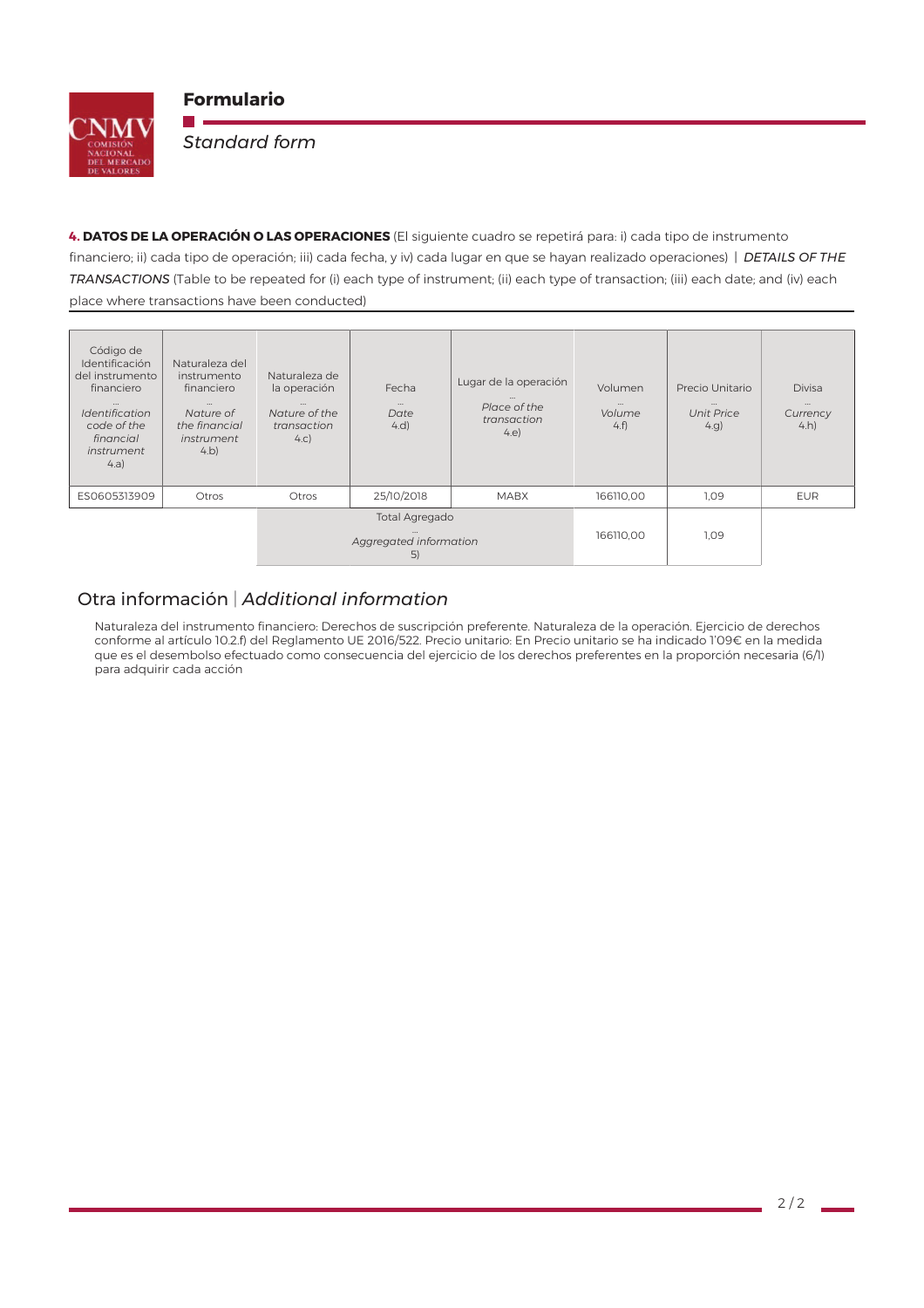

MODELO DE NOTIFICACIÓN DE LAS OPERACIONES DE LAS PERSONAS CON RESPONSABILIDADES DE DIRECCIÓN Y DE LAS PERSONAS ESTRECHAMENTE **VINCULADAS CON ELLAS** 

## **Standard Form**

STANDARD FORM FOR NOTIFICATION AND PUBLIC DISCLOSURE OF **TRANSACTIONS BY PERSONS DISCHARGING MANAGERIAL RESPONSABILITIES AND PERSONS CLOSELY ASSOCIATED WITH THEM** 

1. DATOS DE LA PERSONA CON RESPONSABILIDAD DE DIRECCIÓN - PERSONA ESTRECHAMENTE VINCULADA | DETAILS OF THE PERSON DISCHARGING MANAGERIAL RESPONSABILITIES (PDMR) - PERSON CLOSELY ASSOCIATED

a) Nombre y apellidos - Razón social | Name and surname - Company name

CRISTINA BADENES TORRENS

#### 2. MOTIVO DE LA NOTIFICACIÓN | REASON FOR THE NOTIFICACTION

- [ $\sqrt{ }$ ] Persona con responsabilidad de dirección | Person discharging managerial responsibilities (PDMR)
- [ ] Persona estrechamente vinculada | Person closely associated
- a) Cargo posición | Job title

Directora del Departamento de Relaciones Institucionales y de Captación

b) Notificación inicial - Modificación | Initial Notification - Amendment

Inicial

#### 3. DATOS DEL EMISOR, EL PARTICIPANTE DEL MERCADO DE DERECHOS DE EMISIÓN, LA PLATAFORMA DE SUBASTA, EL

SUBASTADOR O LA ENTIDAD SUPERVISORA DE LAS SUBASTAS | DETAILS OF THE ISSUER, EMISSION ALLOWANCE MARKET PARTICIPANT, AUNCTION PLATFORM, AUCTIONEER OR AUCTION MONITOR

a) Identificación | Name:

MERIDIA REAL ESTATE III, SOCIMI, S.A.

b) LEI:

959800NF3RD6G9CXMS41

 $1/2$